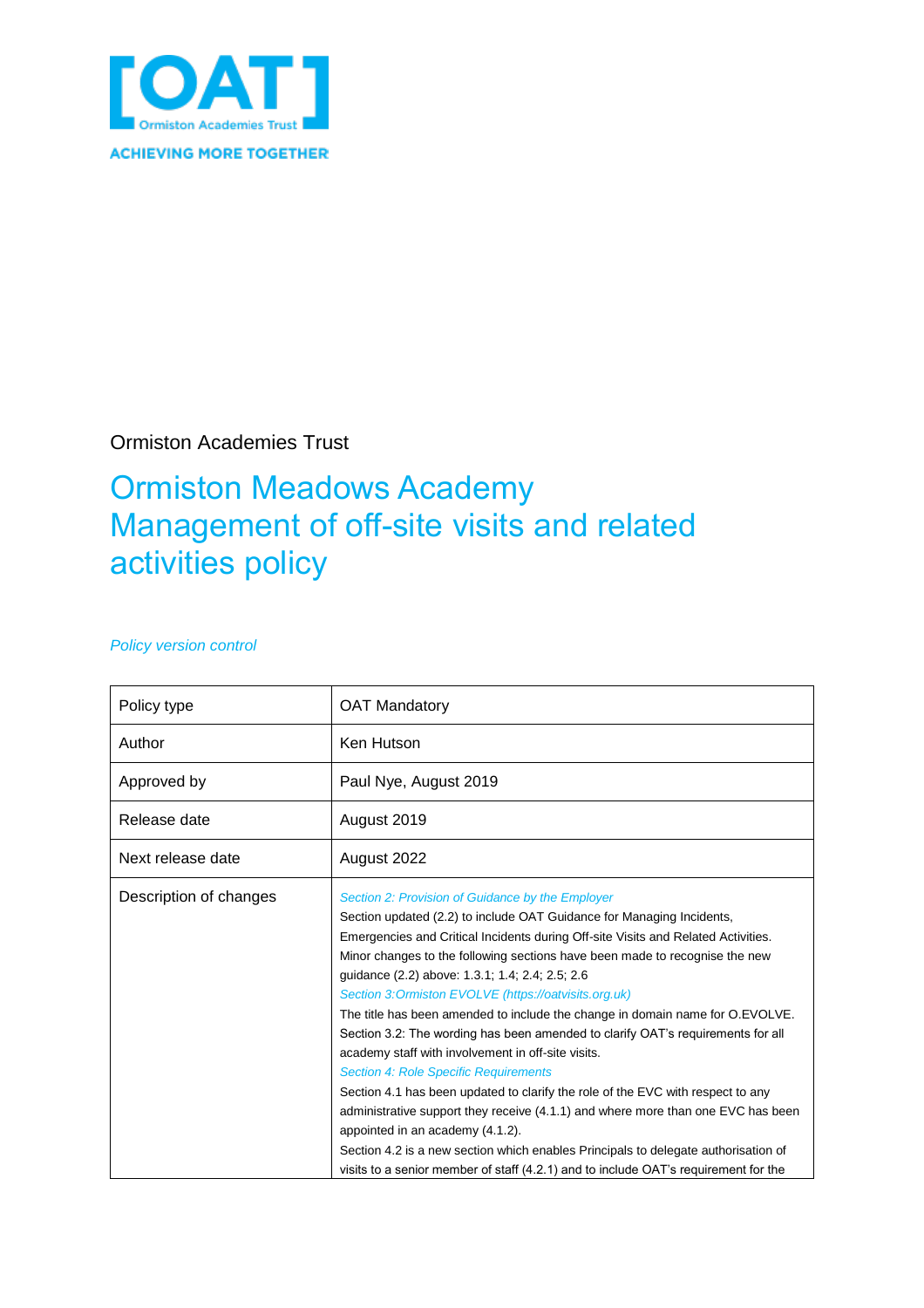

| EVC scrutinising and submitting the visit for approval not to be the same person who<br>authorises the visit under delegation from the Principal (4.2.2).<br>Section 4.3 (formerly 4.4) has been updated to require the designated Visit Leader<br>to accompany the visit (4.3.1) and for a Visit Leader to be identified for<br>unaccompanied visits (4.3.2). |
|----------------------------------------------------------------------------------------------------------------------------------------------------------------------------------------------------------------------------------------------------------------------------------------------------------------------------------------------------------------|
| Section 6: Notification and Approval of Off-site Visits and Related Activities                                                                                                                                                                                                                                                                                 |
| Section 6.5 has been amended to state OAT's requirement for all visits to be                                                                                                                                                                                                                                                                                   |
| authorised before their departure date.                                                                                                                                                                                                                                                                                                                        |
| <b>Section 7: Monitoring</b>                                                                                                                                                                                                                                                                                                                                   |
| Section 7.2 has been amended to include monitoring of visits in progress.                                                                                                                                                                                                                                                                                      |
| Section 8: Risk Management                                                                                                                                                                                                                                                                                                                                     |
| Section 8.1 now includes a cross reference to OAT Guidance section 7.                                                                                                                                                                                                                                                                                          |
| Section 8.2 has been amended to clarify the roles of the Visit Leader and EVC in                                                                                                                                                                                                                                                                               |
| relation to risk management tasks.                                                                                                                                                                                                                                                                                                                             |
| <b>Section 9: Training</b>                                                                                                                                                                                                                                                                                                                                     |
| Section 9.1 has been amended to clarify OAT's requirements with respect to EVC                                                                                                                                                                                                                                                                                 |
| training.                                                                                                                                                                                                                                                                                                                                                      |
| Section 11: Management of Incidents, Emergencies and Critical Incidents                                                                                                                                                                                                                                                                                        |
| This section has been renamed and revised following the introduction of the OAT                                                                                                                                                                                                                                                                                |
| Guidance for Managing Incidents, Emergencies and Critical Incidents during Off-site                                                                                                                                                                                                                                                                            |
| Visits and Related Activities.                                                                                                                                                                                                                                                                                                                                 |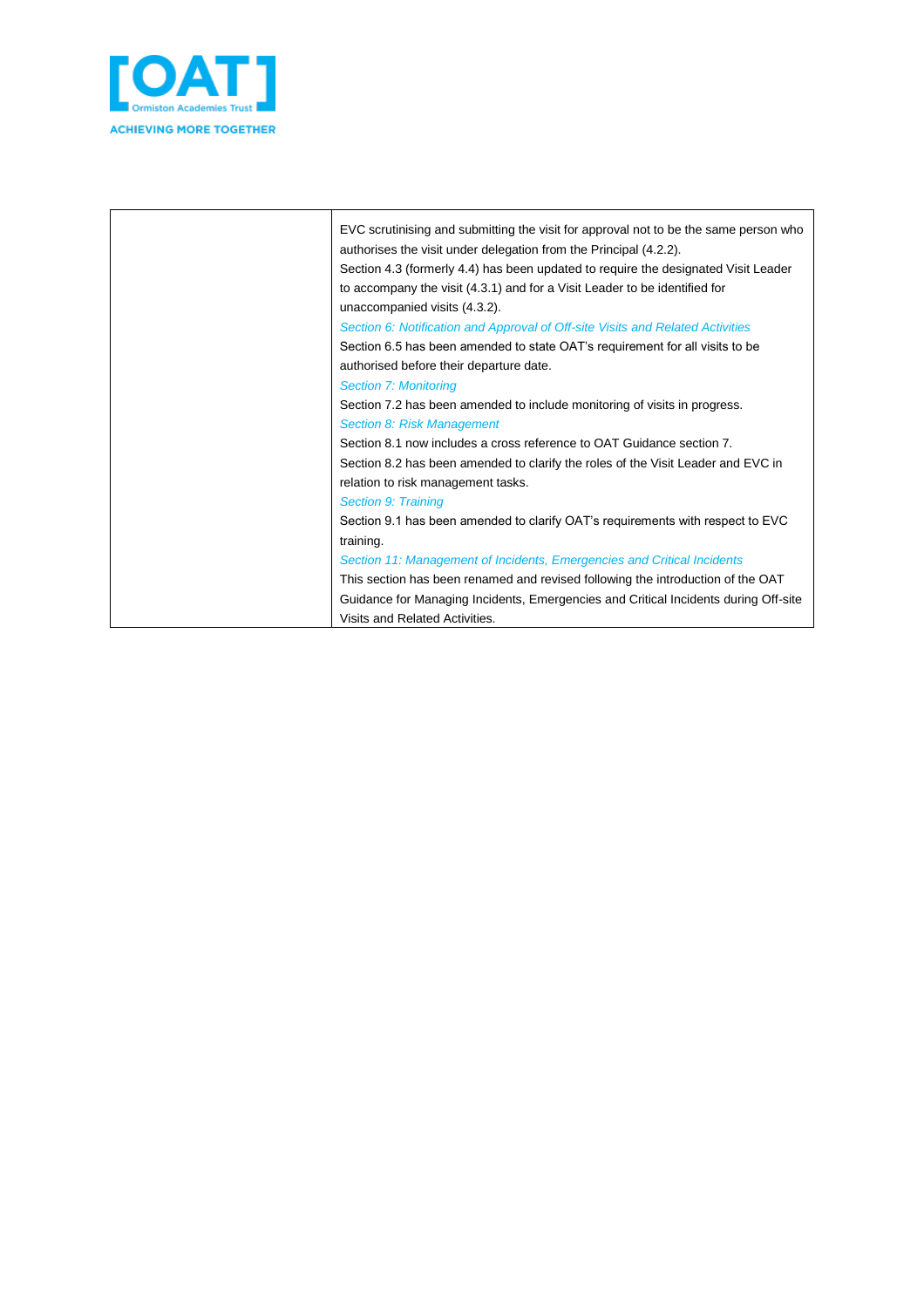

# **Contents**

| 11. Management of Incidents, Emergencies and Critical Incidents  10 |  |
|---------------------------------------------------------------------|--|
|                                                                     |  |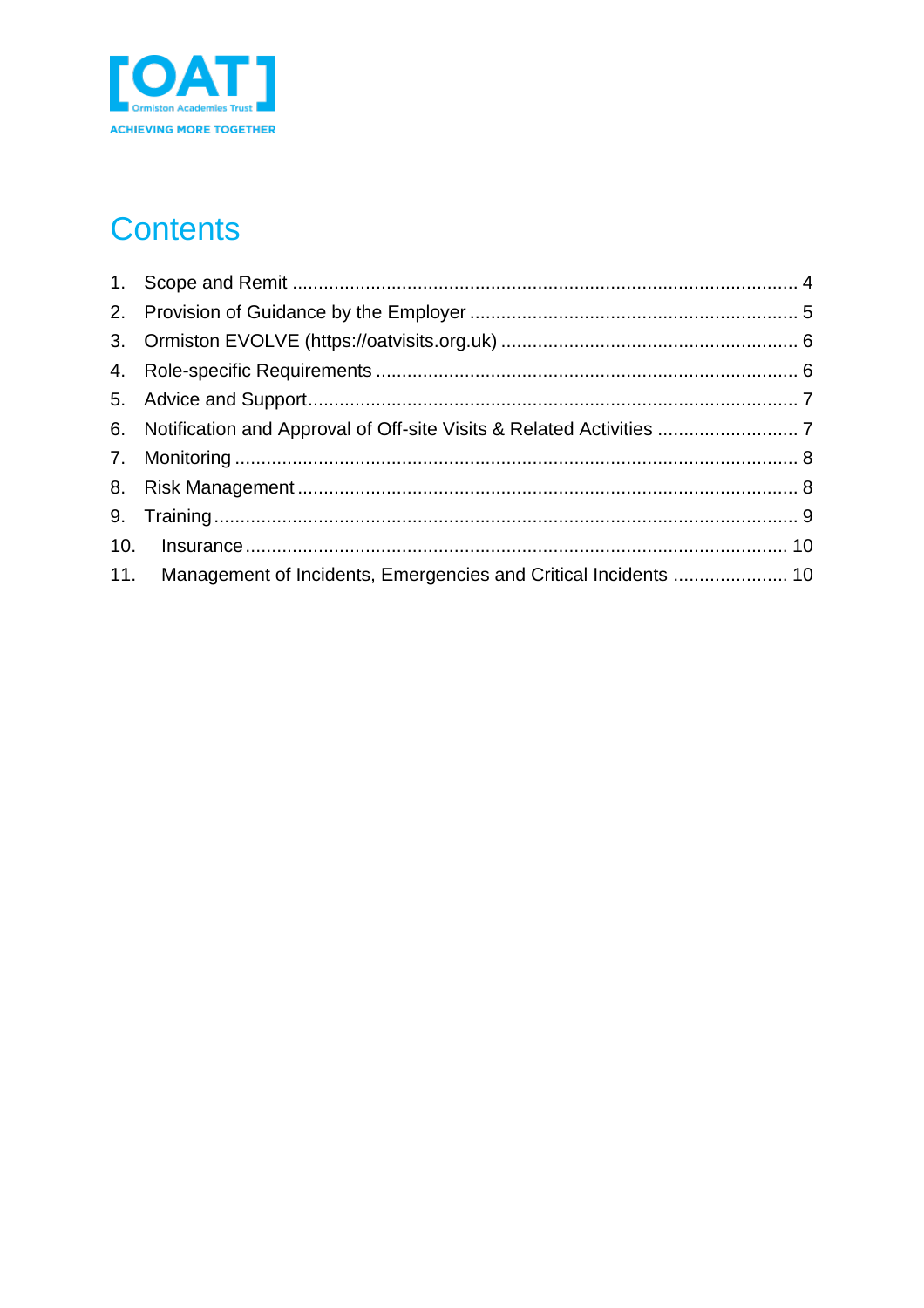

*The current versions of this policy, the OAT Guidance for Off-site Visits and Related Activities and the OAT Guidance for the Management of Incidents, Emergencies and Critical Incidents during Off-site Visits and Related Activities, may be downloaded from the OAT Guidance section of the Ormiston EVOLVE, Resources document area.*

*Where these documents and any other OAT document, form or checklist referenced in them, are stored elsewhere either in electronic or hard-copy formats, it may not be possible to ensure that they will remain the most up to date versions. It is therefore recommended that, when required, all OAT documents are referenced and/or downloaded directly from the Ormiston EVOLVE Resources area.*

# <span id="page-3-0"></span>1. Scope and Remit

- 1.1. This policy and associated guidance (Section 2) applies to Ormiston Academies Trust employees, contractors and volunteers whose work involves any one of the following, regardless of whether or not the activities take place within or outside of normal working hours, including weekends and holiday periods:
	- 1.1.1. direct supervision of young people undertaking experiences beyond the boundary of their normal operational base;
	- 1.1.2. facilitating experiences for young people undertaking experiences beyond the boundary of their normal operational base;
	- 1.1.3. deploying staff who will supervise or facilitate experiences of, or for, young people undertaking experiences beyond the boundary of their normal operational base;
- 1.2. This policy and associated guidance does not incorporate the following:
	- 1.2.1. Where establishments operate on a split site, the movement of staff and young people between sites;
	- 1.2.2. Work experience as defined in the publication "Work Experience: a guide for secondary schools" (DfES 2002);
	- 1.2.3. Physical Education activities, led by OAT employees, that do not fall within the scope of Adventurous Activities, as defined in the Employer Guidance (Section 21). The activity supervision should be that required or recommended by specialist PE guidance, such as that provided by the Association for Physical Education (AfPE). The journey to and from the venue and any Adventurous Activities and activities provided by third parties are covered by this policy and associated guidance.
- 1.3. As the employer, Ormiston Academies Trust will provide:
	- 1.3.1. appropriate guidance relating to off-site visits and activities (2.1, 2.2, 2.3, 2.4);
	- 1.3.2. access to training courses to support the guidance to ensure that it is understood (9.1, 9.2, 9.3);
	- 1.3.3. suitable systems and processes to ensure that those trained are kept updated (5.1, 5.2);
	- 1.3.4. access to advice, support and further training from appointed Advisers, who have expertise and professional understanding of the guidance, the training and expectations set by current good practice (5.3, 5.4, 5.5).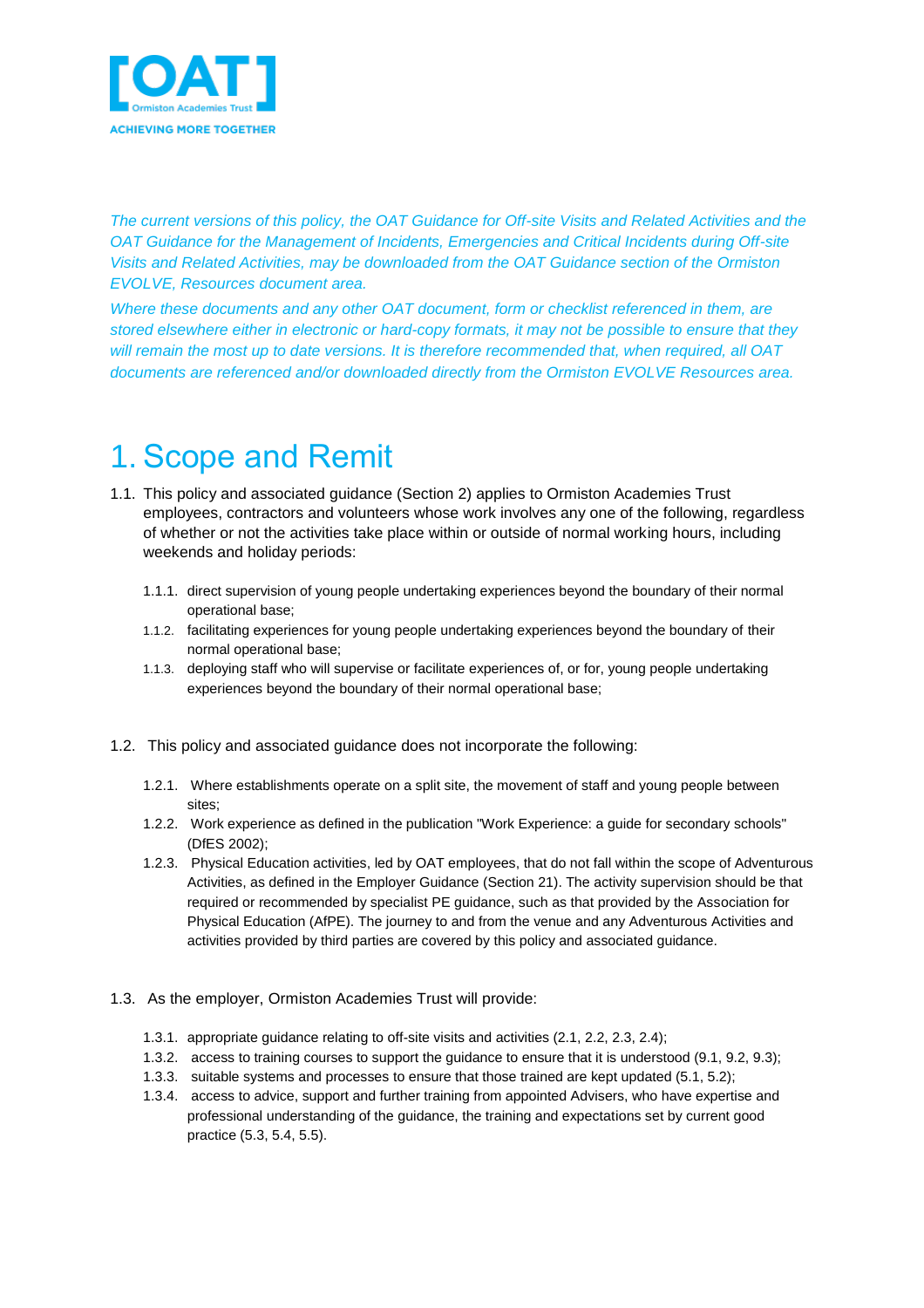

- 1.4. The following terms may be used in this policy and associated guidance (2.1, 2.2, 2.3):
	- 1.4.1. *Off-site visits and activities* will include the following that take place beyond the boundaries of the establishment site: educational visits; Learning Outside the Classroom (LOtC); outdoor learning.
	- 1.4.2. An *Educational Visits Co-ordinator (EVC)* is an appropriately competent OAT employee appointed to ensure that all off-site activities meet the requirements of their employer's policy and guidance, as well as the requirements of establishment policy and procedures.
	- 1.4.3. *A Leader* is any adult with supervisory responsibilities for young people on an off-site visit;
	- 1.4.4. *A Visit Leader* is an accountable person (employed, contracted or a volunteer), engaged through a thorough recruitment process, with overall responsibility for an off-site visit;
	- 1.4.5. *Establishment* refers to an Ormiston Academies Trust (OAT) academy.

*See also OEAP National Guidance: Section 1c: Status, Remit and Rationale Section 3.4: Roles & Responsibilities*

## <span id="page-4-0"></span>2. Provision of Guidance by the Employer

- 2.1. OAT Guidance for Off-site Visits and Related Activities (referred to as Employer Guidance) states the requirements of the employer and links to Ormiston EVOLVE. Where guidance is a recommendation rather than requirement, this will be clearly stated as such.
- 2.2. OAT Guidance for Managing Incidents, Emergencies and Critical Incidents on Off-site Visits and Related Activities (referred to as Incident Management Guidance) states the requirements of the employer in the event of an incident occurring on an offsite visit or related activity.
- 2.3. OAT recognises The Outdoor Education Advisers' Panel: Guidance for the Management of Outdoor Learning, Off-site visits and Learning Outside the Classroom (referred to as OEAP National Guidance), as the definitive source of best-practice guidance.
- 2.4. OAT employees, volunteers and contractors must follow the requirements of this policy, Employer Guidance (2.1), Incident Management Guidance (2.2), OEAP National Guidance (2.3), and relevant establishment policies (2.6).
- 2.5. The definitive versions of this policy, Employer Guidance (2.1) and Incident Management Guidance (2.2), may be found in the Resources area of the Ormiston EVOLVE website under the [OAT Policy & Guidance] tab. The most up to date version of the OEAP National Guidance is available at [https://oeapng.info](https://oeapng.info/)
- 2.6. All OAT establishments are required to have a suitable policy for the management of all off-site visits and related activities, which includes a clear reference to compliance with this policy, the Employer Guidance, Incident Management Guidance and OEAP National Guidance. The definitive version of the establishment's policy should be available from the [Establishment Docs] tab in the EVOLVE Resources area.

For an explanation of legal expectations, all users of this policy are recommended to read the *OEAP National Guidance* document: Section 3.2a: *Underpinning Legal Framework and Duty of Care*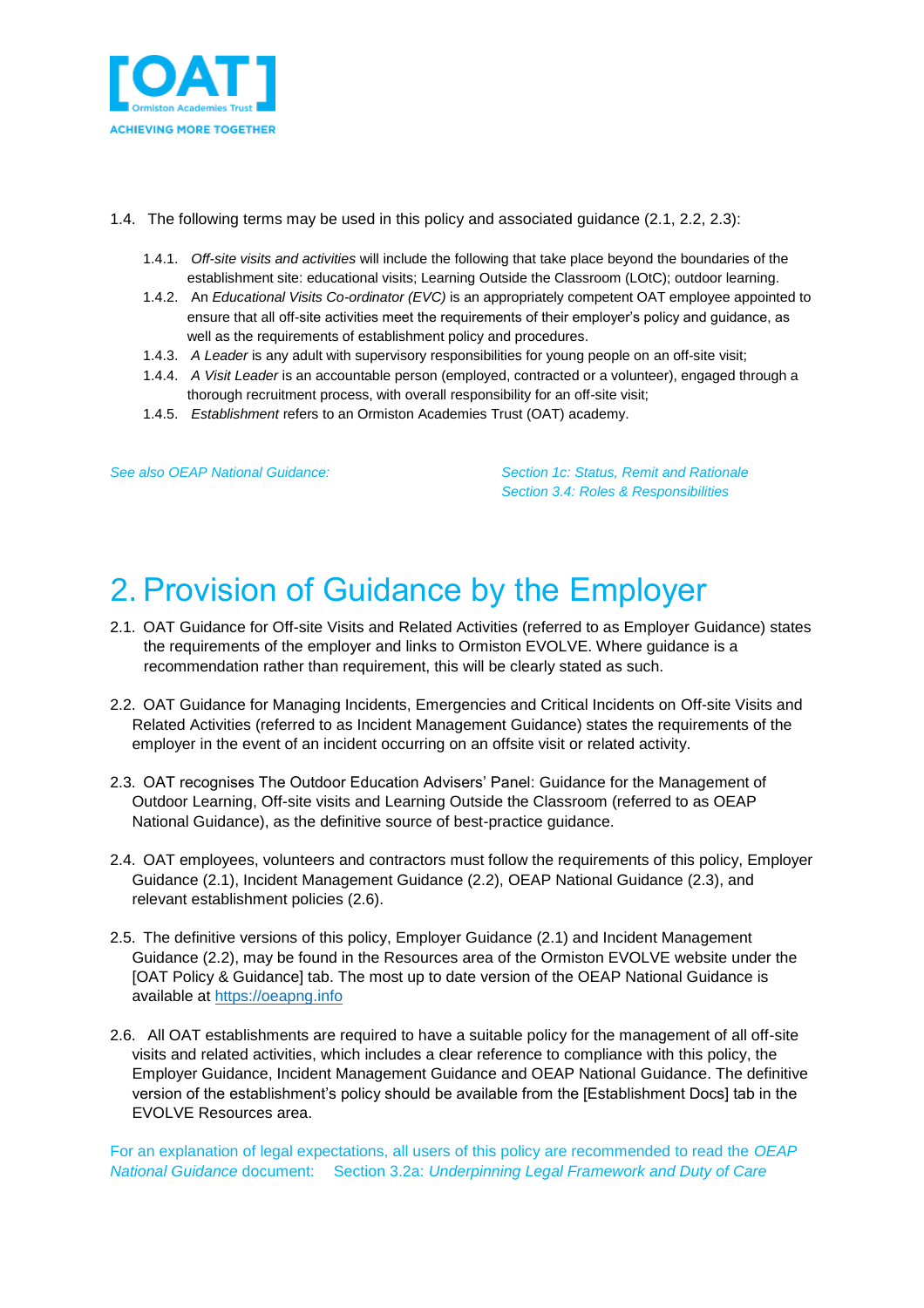

## <span id="page-5-0"></span>3. Ormiston EVOLVE (https://oatvisits.org.uk)

- 3.1. EVOLVE is a web-based system that provides the following:
	- 3.1.1. An online Notification and Approval system for visits;
	- 3.1.2. Definitive versions of OAT Policy & Guidance for Off-site Visits and Related Activities;
	- 3.1.3. Definitive versions of OAT forms and documents, referenced in the Employer Guidance and essential for the visit process;
	- 3.1.4. Definitive versions of establishment forms and documents, essential for the visit process;
	- 3.1.5. Best-practice forms and documents that may be adapted by establishments to support the visit process;
	- 3.1.6. Links to important national documents referenced in the Employer Guidance;
	- 3.1.7. Search and Reporting facilities.
- 3.2. All staff involved in the visit process must be given an appropriate personal EVOLVE account to enable them to access: key policies; employer and national guidance; good-practice forms and documents; the notification and approval process for visits.

### <span id="page-5-1"></span>4. Role-specific Requirements

- 4.1. Each establishment is required to have an Educational Visits Co-ordinator (EVC) in place who, through experience and training (see 9.1.1), is appropriately competent to fulfil that role in their establishment.
	- 4.1.1. The EVC may receive administrative support but remains responsible for scrutinising visit approval requests and either the subsequent submission of visit approval forms to the Principal (or the delegated deputy) or return of the visit form to the Visit Leader.
	- 4.1.2. Where more than one EVC is identified or an EVC receives administrative support, the respective roles of those involved must be understood and clearly stated in the Establishment Off-site Visits policy.
- 4.2. Authorisation of off-site visits is the responsibility of the Principal. The Principal may delegate authorisation to a senior member of staff.
	- 4.2.1. An EVC who has previously scrutinised a visit and submitted it for authorisation, should not also authorise that visit under delegation by the Principal.
- 4.3. Every off-site visit must have a designated Visit Leader.
	- 4.3.1. The Visit Leader must be a Leader who is accompanying the visit.
	- 4.3.2. Where a visit is to be unaccompanied, a Visit Leader must be designated and identified on the visit form with a Note clearly stating the visit is to be unaccompanied.
	- 4.3.3. Joint Visit Leaders are not permitted, though, Deputy Visit Leader(s) may be appointed as required.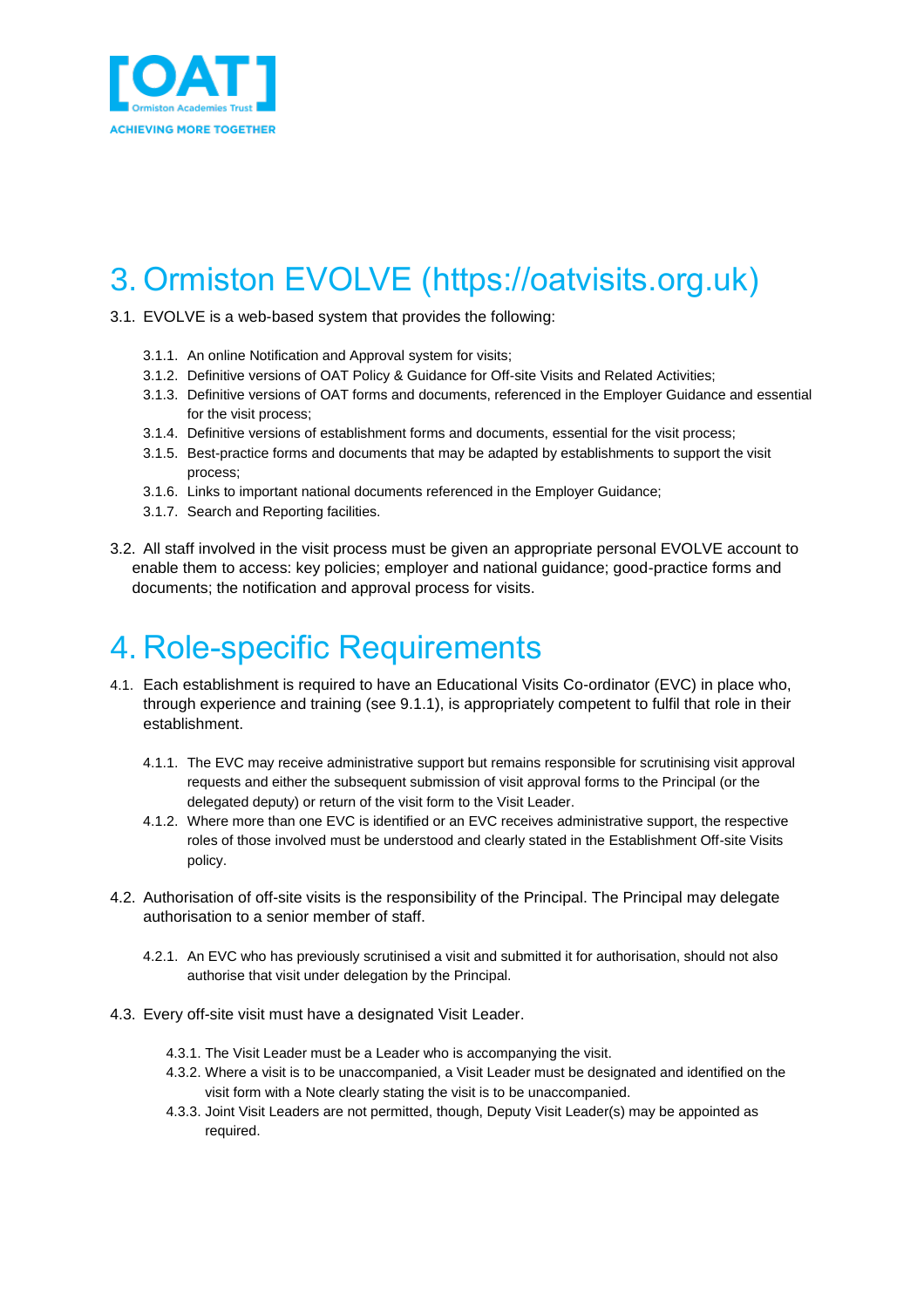

- 4.4. The establishment policy for off-site visits and related activities should outline the roles and responsibilities of the key stakeholders in the visit process: Governing Body/Management Board; Principal; EVC; Visit Leader; Leader; Volunteer; those in a position of Parental Authority.
- 4.5. Stakeholder roles and responsibilities should reflect those detailed in OEAP National Guidance: Section 3.1b Requirements and Recommendations for Establishments.
- 4.6. Establishments are required to ensure that all Visit Leaders and Leaders have been assessed as competent and confident to undertake responsibilities they have been assigned in line with OEAP National Guidance: Section 3.2d Assessment of Competence.

See also *OEAP National Guidance: Section 3.4: Roles & Responsibilities*

### <span id="page-6-0"></span>5.Advice and Support

- 5.1. The EVOLVE Resources area contains links and downloadable documents that provide a comprehensive range of information from key sources.
- 5.2. For the purposes of day-to-day updating of information, EVCs and Visit/Activity Leaders are directed to the posting of *EVC Update*, an occasional newsletter, in the EVOLVE Resources area.
- 5.3. Where an employee experiences problems finding specific material, or requires clarification or further help and guidance, they must contact their establishment's Educational Visits Coordinator (EVC), in the first instance.
- 5.4. If the EVC is unable to resolve a problem, they should contact the OAT Off-site Visits Adviser.
- 5.5. The OAT Off-site Visits Adviser is:

Ken Hutson Offsite Education Limited [enquiries@offsite-education.co.uk](mailto:enquiries@offsite-education.co.uk) 01482 632529 / 07748 763368

#### <span id="page-6-1"></span>6.Notification and Approval of Off-site Visits & Related Activities

- 6.1. The OAT procedure for the notification and approval of off-site visits and related activities may be found in Appendix 1. of the OAT Guidance for Off-site Visits and Related Activities (Employer Guidance).
- 6.2. Establishments are required to notify and seek OAT approval for the following types of visits, in accordance with the procedure in 6.1: those extending beyond the UK (Overseas); those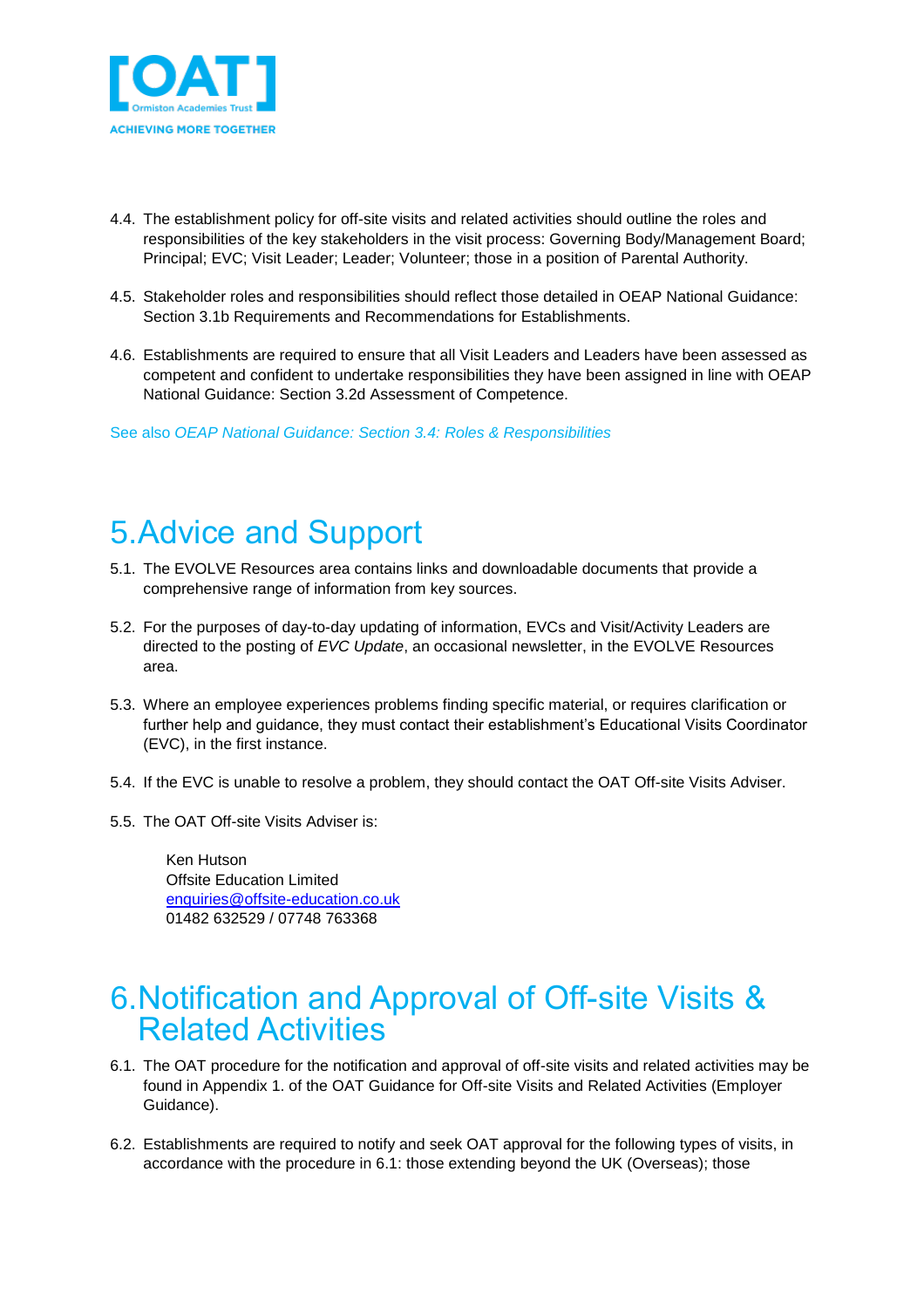

involving one or more overnight stays (Residential); those involving Adventurous Activities as defined in Section 21 of the Employer Guidance (Adventurous).

- 6.3. OAT will require at least 15 working days notice for visits described in 6.2.. For overseas visits and those involving complex arrangements, staff must be prepared to discuss such visits with OAT well in advance, possibly 12 months before the departure date. The OAT Off-site Visits Adviser should be consulted about such visits during the early planning stage and before a financial or contractual commitment is made with any third party provider.
- 6.4. Approval of all other types of visits and activities is delegated to establishments.
- 6.5. Establishments are required to record, notify and authorise visits and activities described in 6.4, in advance of the departure date of the visit, in accordance with the procedure in 6.1.

# <span id="page-7-0"></span>7.Monitoring

- 7.1. The responsibility for monitoring the implementation of this policy and associated guidance is delegated to establishments.
- 7.2. Monitoring should be carried out through systems put in place by the establishment Principal and EVC in accordance with OEAP National Guidance: Section 3.2b Monitoring. This will include monitoring, on a sample basis, visits in progress (sometimes referred to as field monitoring).
- 7.3. OAT will monitor selected visits and activities.

See also OEAP National Guidance: *Section 3.2b Monitoring*

# <span id="page-7-1"></span>8.Risk Management

- 8.1. Risks are expected to be reduced to an acceptable or tolerable level, but not necessarily eliminated. Planning should achieve a rational balance between potential adverse risks and the intended benefits and outcomes of the activity in accordance with Section 7 of the Employer's Guidance.
- 8.2. Risk management tasks are delegated to establishments and should be carried out by the Visit Leader (and Leaders) with the support of EVCs and other colleagues as required.
- 8.3. Establishments should arrange training for staff in risk management, as required. See Section 9.

See also OEAP National Guidance: *Section 4.3c Risk Management*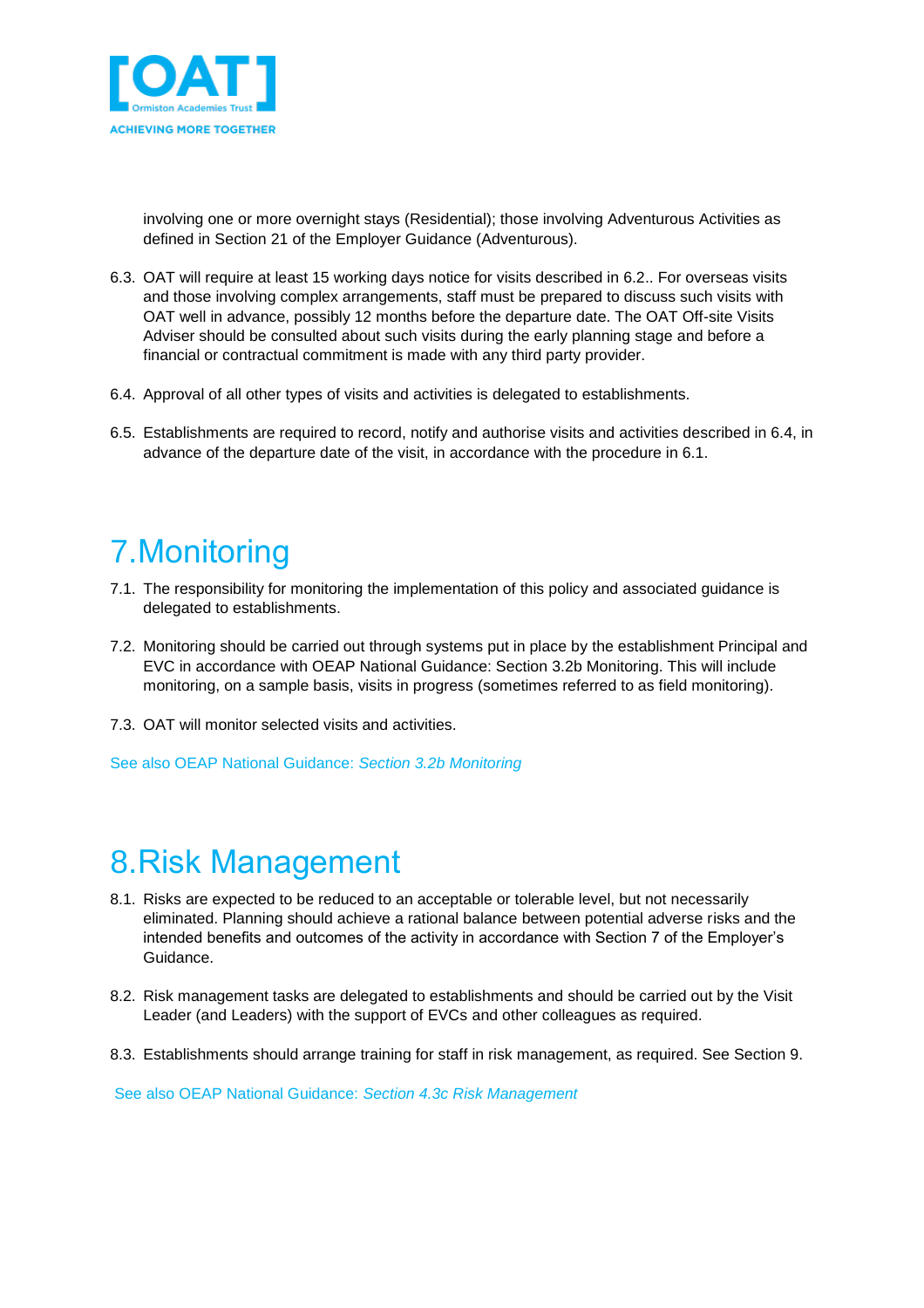

# <span id="page-8-0"></span>9.Training

9.1. OAT recognises, requires and recommends, as appropriate, the following basic training courses for visit stakeholders:

#### **9.1.1. Educational Visits Co-ordinator (EVC) Training;**

- 9.1.1.1. All EVCs must have undergone training (min. 6 hours) from an OAT approved provider;
- 9.1.1.2. Where the training (9.1.1.1) was not provided by OAT, full details of the course completed must be presented to the OAT Off-site Visits Adviser for approval and record-keeping purposes. This training must have taken place within the three years preceding the appointment of the EVC to the role. Where an EVC has not previously received training (9.1.1.1) or training was received over three years prior to appointment, the establishment must arrange for the EVC to receive training (9.1.1.1 and 9.1.1.3) within 3 months of their appointment.
- 9.1.1.3. OAT recommends that EVCs are trained by the OAT training provider. Where the training will not be provided by OAT, the course must be authorised in advance by the OAT Off-site Visits Adviser.

#### **9.1.2. EVC Update Training;**

- 9.1.2.1. Update training (min. 3 hours) should be completed by EVCs at least every 3 years following full EVC training (9.1.1). OAT will arrange EVC conferences to facilitate this requirement.
- 9.1.2.2. Update Training is subject to the provisions outlined in 9.1.1.1, 9.1.1.2 and 9.1.1.3.
- 9.1.2.3. EVCs will also be kept up to date on an ad hoc basis by the OAT Off-site Visits Adviser via mailings and/or meetings.

#### **9.1.3. Leader Training;**

- 9.1.3.1. Leaders are required to be appropriately competent to fulfil their responsibilities. This will require them to be current in their knowledge of good practice and be able to apply it when planning and leading visits.
- 9.1.3.2. Leaders and particularly Visit Leaders are recommended to complete Leader Training (min. 6 hours), from an OAT approved provider, which includes the OEAP core messages for those leading off-site visits and activities.
- 9.1.3.3. Leader Training is subject to the provisions outlined in 9.1.1.2 and 5.1.1.3.
- 9.1.3.4. The following training courses are also recognised for Visit Leaders in certain visit contexts:
- Off-Site Safety Management, OSSM (Royal Geographical Society, RGS) recommended.
- Snowsports Course Organisers award, SCO (Snowsport England) required (see Employer Guidance section 25)
- Overseas Expeditions and Fieldwork Training (RGS) recommended (see Employer Guidance section 26).
- 9.2. Identification of training needs and provision of appropriate training courses is delegated to establishments;
- 9.3. Further advice and information relating to training for off-site visit stakeholders may be obtained from the OAT Off-site Visits Adviser.